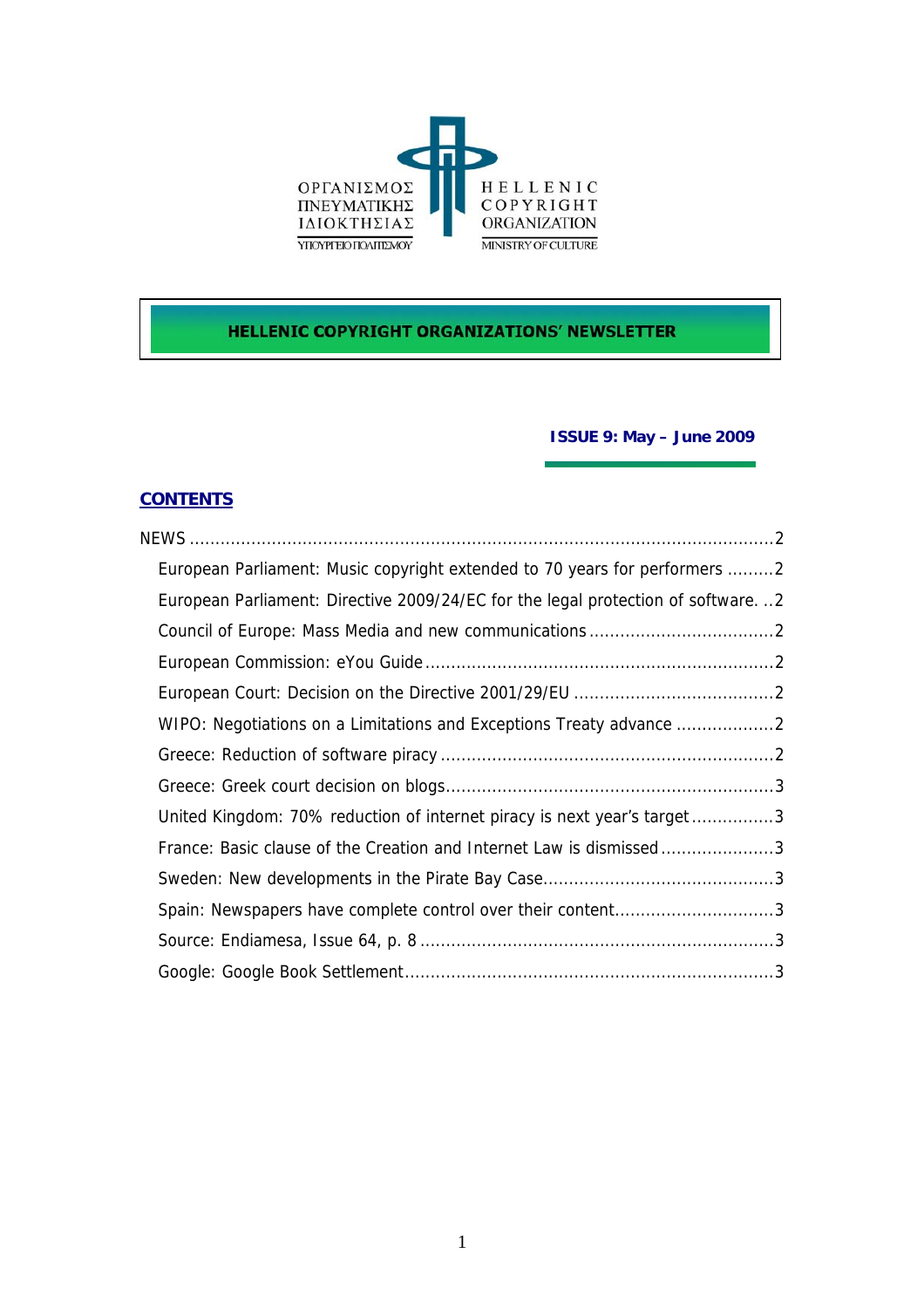## <span id="page-1-0"></span>**NEWS**

### **European Parliament: Music copyright extended to 70 years for performers**

Source:

[http://www.europarl.europa.eu/pdfs/news/expert/infopress/20090422IPR54191/2009042](http://www.europarl.europa.eu/pdfs/news/expert/infopress/20090422IPR54191/20090422IPR54191_en.pdf) [2IPR54191\\_en.pdf](http://www.europarl.europa.eu/pdfs/news/expert/infopress/20090422IPR54191/20090422IPR54191_en.pdf)

**European Parliament: Directive 2009/24/EC for the legal protection of software.** 

Source:

<http://eurlex.europa.eu/LexUriServ/LexUriServ.do?uri=OJ:L:2009:111:0016:0022:EN:PDF>

#### **Council of Europe: Mass Media and new communications**

Source: [http://www.ip-watch.org/weblog/2009/06/08/council-of-europe-access-to-internet-is](http://www.ip-watch.org/weblog/2009/06/08/council-of-europe-access-to-internet-is-a-fundamental-right/)[a-fundamental-right/](http://www.ip-watch.org/weblog/2009/06/08/council-of-europe-access-to-internet-is-a-fundamental-right/) 

#### **European Commission: eYou Guide**

Source:

[http://europa.eu/rapid/pressReleasesAction.do?reference=AGENDA/09/16&format=HTML&ag](http://europa.eu/rapid/pressReleasesAction.do?reference=AGENDA/09/16&format=HTML&aged=0&language=EN&guiLanguage=en#_Toc228855348) [ed=0&language=EN&guiLanguage=en#\\_Toc228855348](http://europa.eu/rapid/pressReleasesAction.do?reference=AGENDA/09/16&format=HTML&aged=0&language=EN&guiLanguage=en#_Toc228855348)

#### **European Court: Decision on the Directive 2001/29/EU**

Source:

<http://eur-lex.europa.eu/LexUriServ/LexUriServ.do?uri=OJ:C:2009:113:0014:01:EL:HTML>

#### **WIPO: Negotiations on a Limitations and Exceptions Treaty advance**

Source: <http://www.ip-watch.org/weblog/?p=4072>

## **Greece: Reduction of software piracy**

Source: <http://www.sepe.gr/default.aspx?pid=34&la=1&artID=2417>